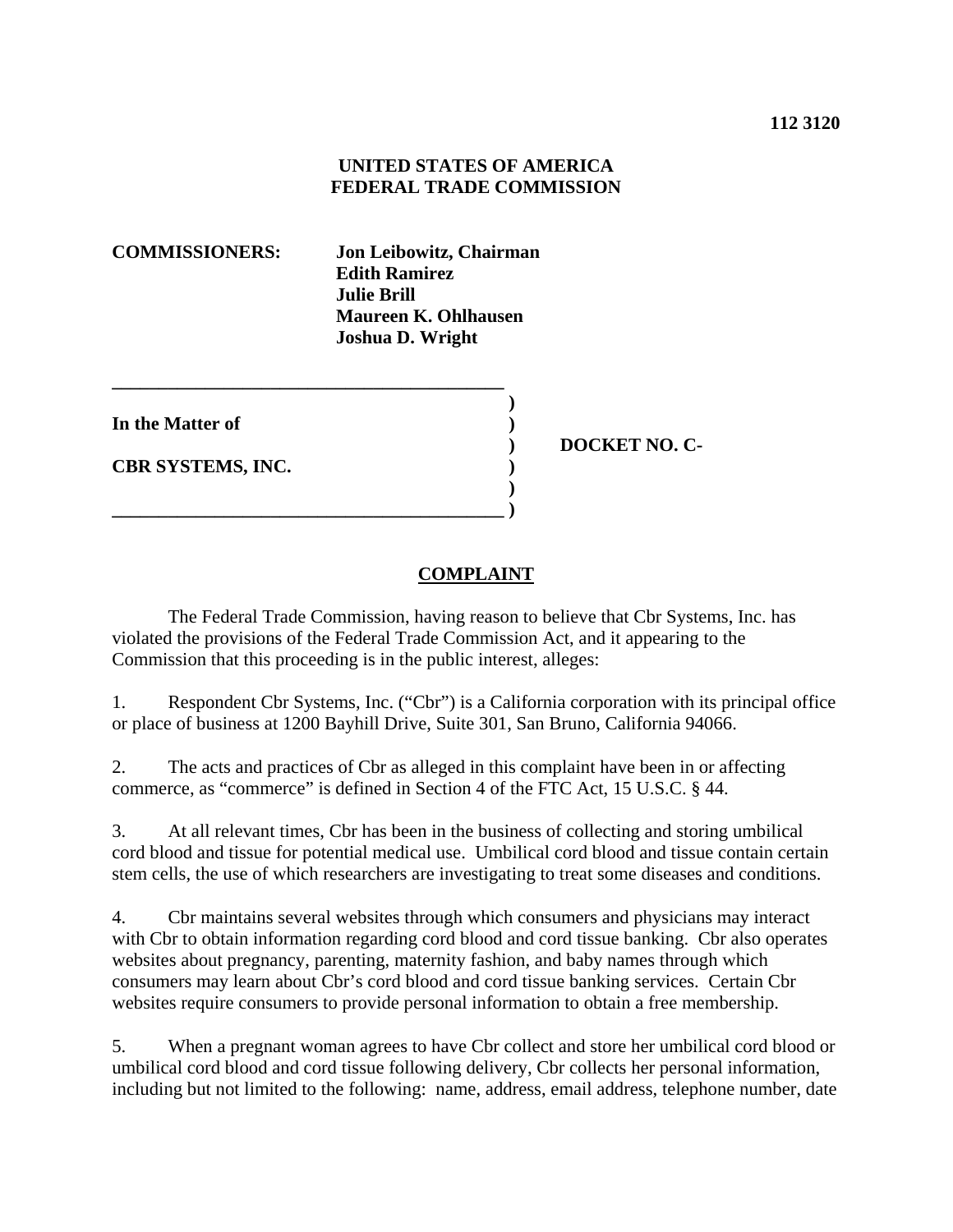of birth, Social Security number, driver's license number, credit card number, debit card number, medical health history profile, blood typing results, and infectious disease marker results. During the enrollment process, Cbr also collects personal information from fathers, including fathers' Social Security numbers. Cbr also collects from parents information relating to newborn children, including the following: name; gender; date and time of birth; birth weight, delivery type, and adoption type (i.e., open, closed, or surrogate). For certain children, Cbr may also collect limited health information.

6. An individual – such as a friend or family member – may contribute toward the cost of collecting and storing a pregnant woman's umbilical cord blood or umbilical cord blood and cord tissue through a service Cbr promotes as a "Gift Registry." When an individual contributes to a Gift Registry, Cbr collects personal information, including but not limited to the following: name, address, email address, and credit card information.

7. The misuse of the types of personal information Cbr collects – including Social Security numbers, dates of birth, credit card numbers, and health information – can facilitate identity theft, including existing and new account fraud, expose sensitive medical data, and lead to related consumer harms.

8. Between March 2006 and October 2011, Cbr disseminated or caused to be disseminated to consumers privacy policies and statements, including, but not limited, to Exhibits A through D. These materials contain the following statements:

> Privacy Policy (Exhibits A, B, C & D) (effective Mar. 6, 2006 through Oct. 9, 2011)

> Whenever CBR handles personal information, regardless of where this occurs, CBR takes steps to ensure that your information is treated securely and in accordance with the relevant Terms of Service and this Privacy Policy. . . . Once we receive your transmission, we make our best effort to ensure its security on our systems.

9. Cbr has engaged in a number of practices that, taken together, failed to provide reasonable and appropriate security for consumers' personal information. Among other things, Cbr:

- A. Failed to implement reasonable policies and procedures to protect the security of consumers' personal information it collected and maintained;
- B. Created unnecessary risks to personal information by:
	- i. transporting portable media containing personal information in a manner that made the media vulnerable to theft or other misappropriation;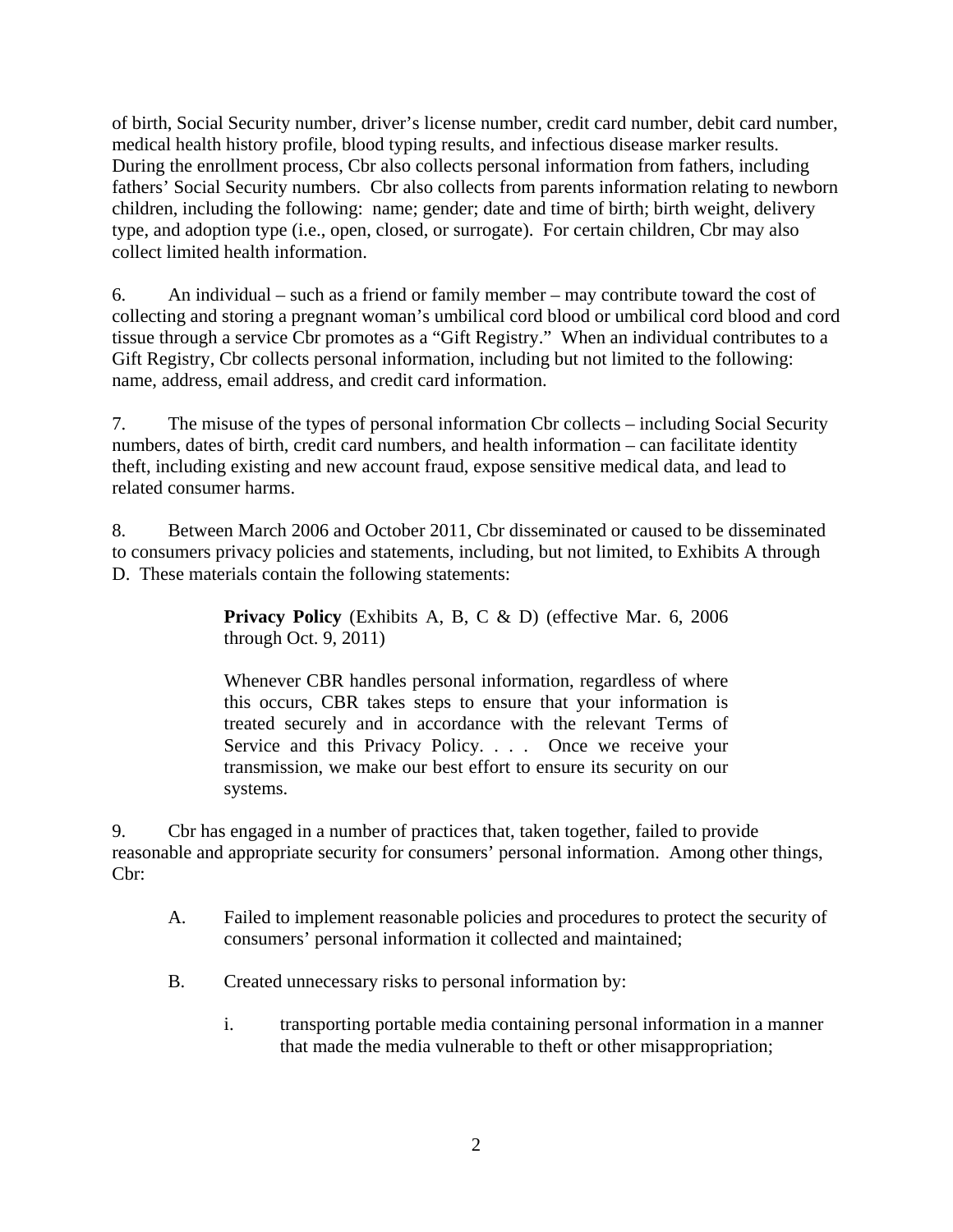- ii. failing to adequately supervise a service provider, resulting in the retention of a legacy database that contained consumers' personal information, including consumers' names, addresses, email addresses, telephone numbers, dates of birth, Social Security numbers, drivers' license numbers, credit card numbers, and health information, in a vulnerable format on its network;
- iii. failing to take reasonable steps to render backup tapes or other portable media containing personal information or information that could be used to access personal information unusable, unreadable, or indecipherable in the event of unauthorized access;
- iv. not adequately restricting access to or copying of personal information contained in its databases based on an employee's need for information; and
- v. failing to destroy consumers' personal information for which Cbr no longer had a business need; and
- C. Failed to employ sufficient measures to prevent, detect, and investigate unauthorized access to computer networks, such as by adequately monitoring web traffic, confirming distribution of anti-virus software, employing an automated intrusion detection system, retaining certain system logs, or systematically reviewing system logs for security threats.

10. Cbr's failures to provide reasonable and appropriate security for consumers' personal information contributed to a December 2010 incident in which 298,000 consumers' personal information was unnecessarily exposed.

11. Specifically, on December 9, 2010, a Cbr employee removed four backup tapes from Cbr's San Francisco, California facility and placed them in a backpack to transport them to Cbr's corporate headquarters in San Bruno, California, approximately thirteen miles away. The backpack contained the four Cbr backup tapes, a Cbr laptop, a Cbr external hard drive, a Cbr USB drive, and other materials. At approximately 11:35 PM on December 13, 2010, an intruder removed the backpack from the Cbr employee's personal vehicle. The Cbr backup tapes were unencrypted, and they contained consumers' personal information, including, in some cases, names, gender, Social Security numbers, dates and times of birth, drivers' license numbers, credit/debit card numbers, card expiration dates, checking account numbers, addresses, email addresses, telephone numbers, and adoption type (i.e., open, closed, or surrogate) for approximately 298,000 consumers.

12. The Cbr laptop and Cbr external hard drive, both of which were unencrypted, contained enterprise network information, including passwords and protocols, that could have facilitated an intruder's access to Cbr's network, including additional personal information contained on the Cbr network.